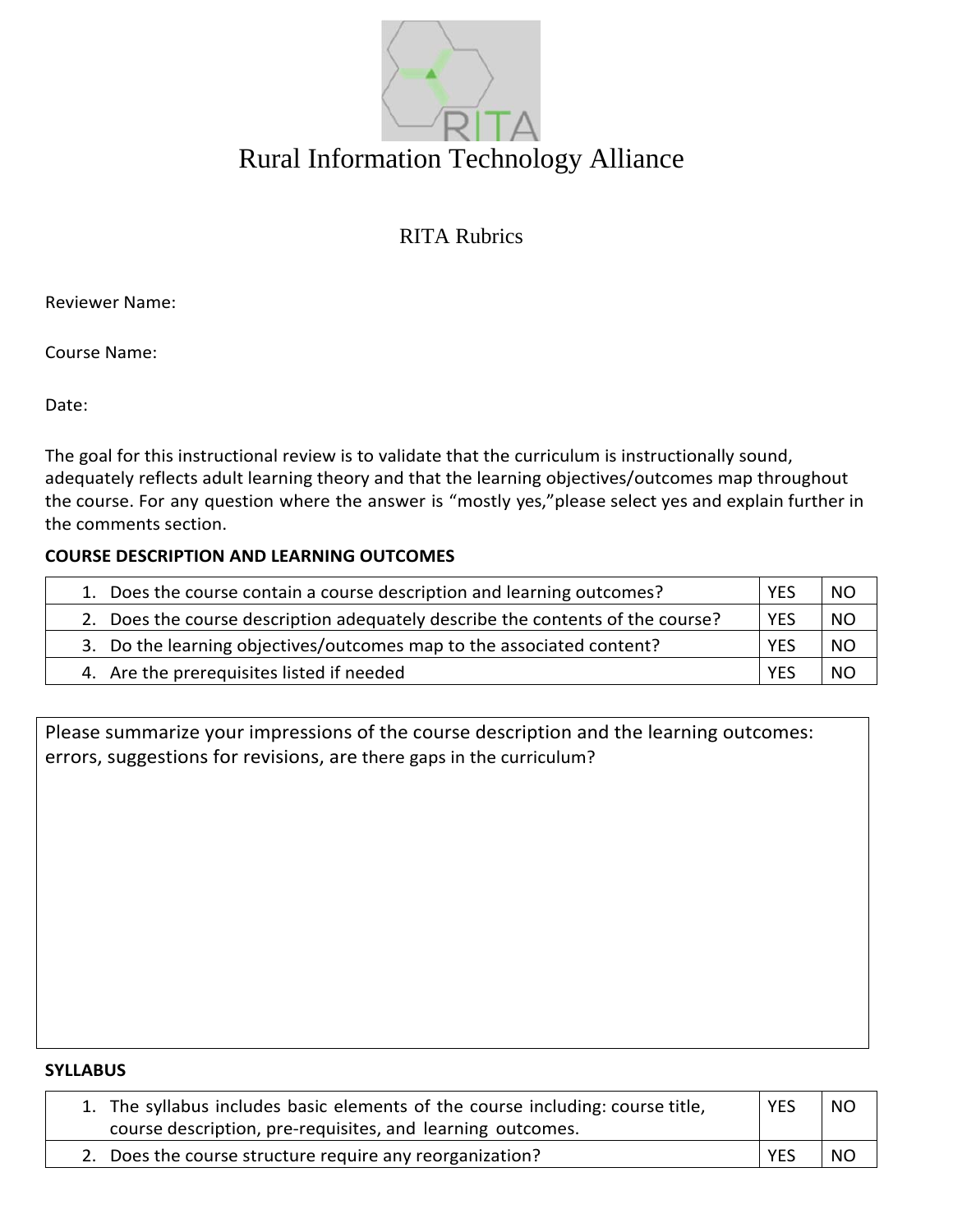|                                                                                                                                    | 3. Course texts (required and optional) are listed on syllabus or specifically not<br>required; supplementary materials andresources are provided if appropriate.  | <b>YES</b> | <b>NO</b> |
|------------------------------------------------------------------------------------------------------------------------------------|--------------------------------------------------------------------------------------------------------------------------------------------------------------------|------------|-----------|
| 4. Assessment methods, grading policies and scale, and/or other student<br>measurement practices are described withinthe syllabus. |                                                                                                                                                                    | <b>YES</b> | <b>NO</b> |
| 5. The Course Outline/Schedule includes major lessons and assignments                                                              |                                                                                                                                                                    | <b>YES</b> | <b>NO</b> |
| 6. The course learning objectives are measurable.                                                                                  |                                                                                                                                                                    | <b>YES</b> | <b>NO</b> |
| 7. Learning objectives are stated clearly and written from the student's<br>perspective                                            |                                                                                                                                                                    | <b>YES</b> | <b>NO</b> |
|                                                                                                                                    | 8. The learning objectives are appropriately designed for the bed the course.                                                                                      | <b>YES</b> | <b>NO</b> |
| The course organization and design is clear, coherent, and studured in an<br>9.<br>appropriate way.                                |                                                                                                                                                                    | <b>YES</b> | <b>NO</b> |
|                                                                                                                                    | 10. Concepts and skills build logically and purposefully through-out the course,<br>with transitions to support development and understanding from skill to skill. | <b>YES</b> | NO.       |

# **Comments about Syllabus:**

Please summarize your impressions of the syllabus: errors, suggestions for revisions, are there gaps in the curriculum?

## **Labs**

| 1. The lab(s) maps to the content and stated course objectives               |            | NΟ        |
|------------------------------------------------------------------------------|------------|-----------|
| 2. The lab(s) practices the skills taught in the content                     |            | <b>NO</b> |
| 3. The labs(s) instructions and steps are complete and easy to follow        |            | <b>NO</b> |
| 4. The lab content is instructionally sound                                  | <b>YES</b> | <b>NO</b> |
| 5. The lab(s) include all relevant learning components: learning objectives, | <b>YES</b> | NO        |
| activities, access to necessary files                                        |            |           |

# **Comments aboutthe labs:**

Please summarize your impressions of the lab questions and the learning outcomes: errors, suggestions for revisions,